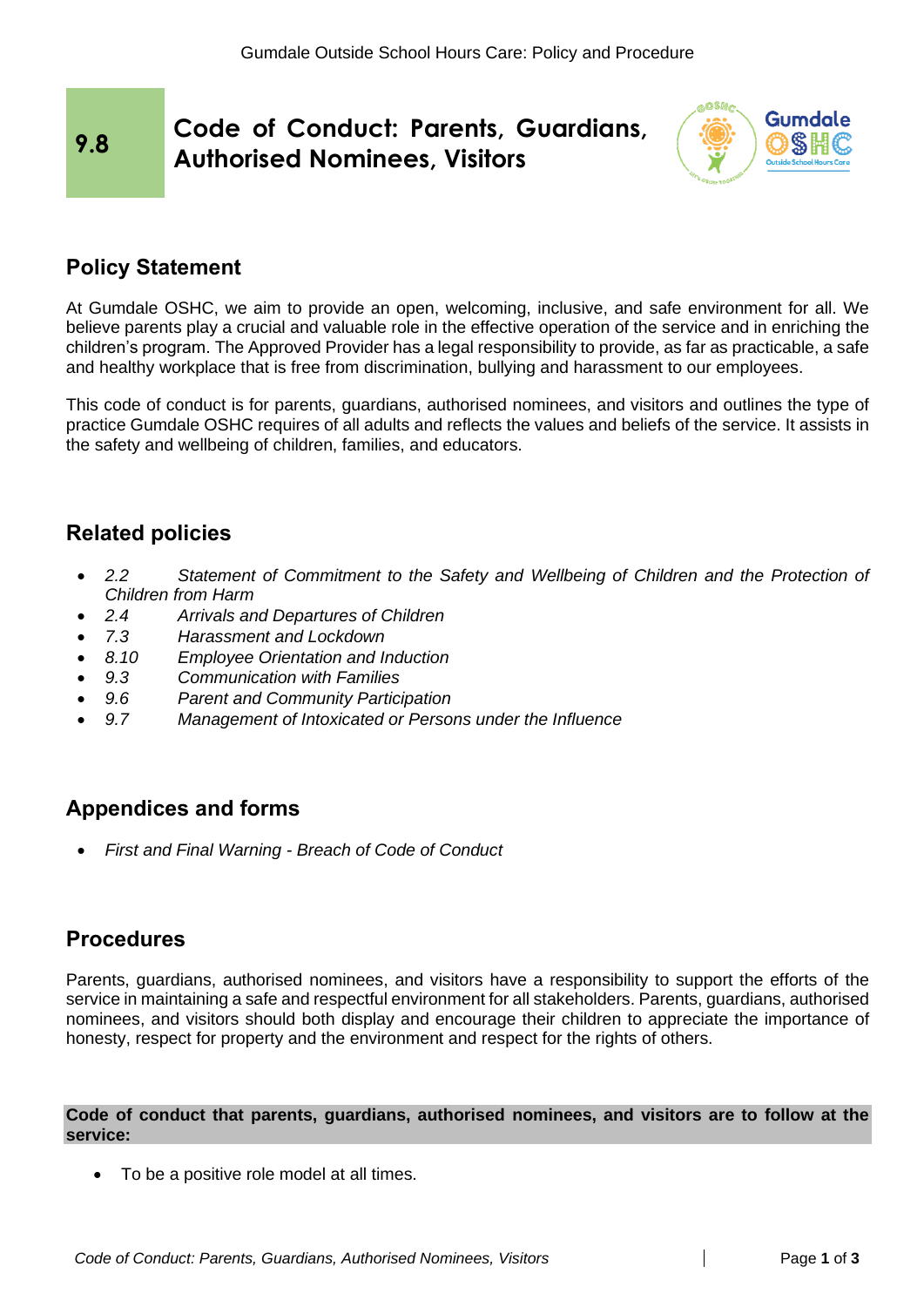- Value the diversity of the service and respect the rights, religious beliefs and practices of individuals and refrain from actions and behaviour that constitutes harassment or discrimination.
- Display respect for all people while at the service and never use raised voices or threatening language which may intimidate or humiliate others. This also applies to their own children whilst at the service.
- Use courteous and acceptable written and spoken language in all communications. No profane, insulting, harassing, aggressive or otherwise offensive language may be used.
- Ensure that all interactions with children and educators are positive and non-confrontational. All children and educators at the service are entitled to a safe and happy environment.
- Not reprimand or discipline a child who is not their own. Any issue should be raised with the Nominated Supervisor and/or the Responsible Person on Duty, and it is their responsibility to deal with these issues.
- Not have physical contact with any children, other than their own, or those authorised to be collected.
- Comply with all safety and emergency procedures in place at Gumdale OSHC and in the event of an emergency while on school grounds follow the instructions given by the educators of the service. This includes the rehearsal of any emergency/safety drills.
- Ensure any issues and concerns related to the care of their child are raised in accordance with the service grievance procedures.
- Abide by all service policies and procedures in place at Gumdale OSHC.
- Smoking and alcohol is prohibited on school grounds. Any persons found to be smoking or suspected to be under the influence of drugs or alcohol will be asked to leave the school grounds.

### **Emergency situation**

Where it is believed that educators, children, or parents/guardians are at immediate risk (for example, violence has been threatened or perpetrated), the educator or those involved will act quickly and decisively. The educators will follow lockdown procedures if necessary. The Nominated Supervisor, all educators, and the Approved Provider are authorised to contact the Queensland Police to advise them of the situation.

### **Consequences of a breach of the code of conduct by a parent, guardian, authorised nominee or visitor**

Any parent, member of the service, educator or student may notify the Nominated Supervisor or the Approved Provider of a breach to this policy. The Nominated Supervisor and/or the Approved Provider will investigate the complaint and if satisfied a breach has occurred, the Nominated Supervisor and/or the Approved Provider will take a course of action which may include, but is not limited to the following:

- Provide a warning that a breach of this policy has occurred and remind those responsible of their duty to abide by the Code of Conduct, if those persons wish to continue to utilise the services provided by Gumdale OSHC.
- Advise those responsible for breaching the Code of Conduct that future breaches may result in those persons being excluded from attending Gumdale OSHC.